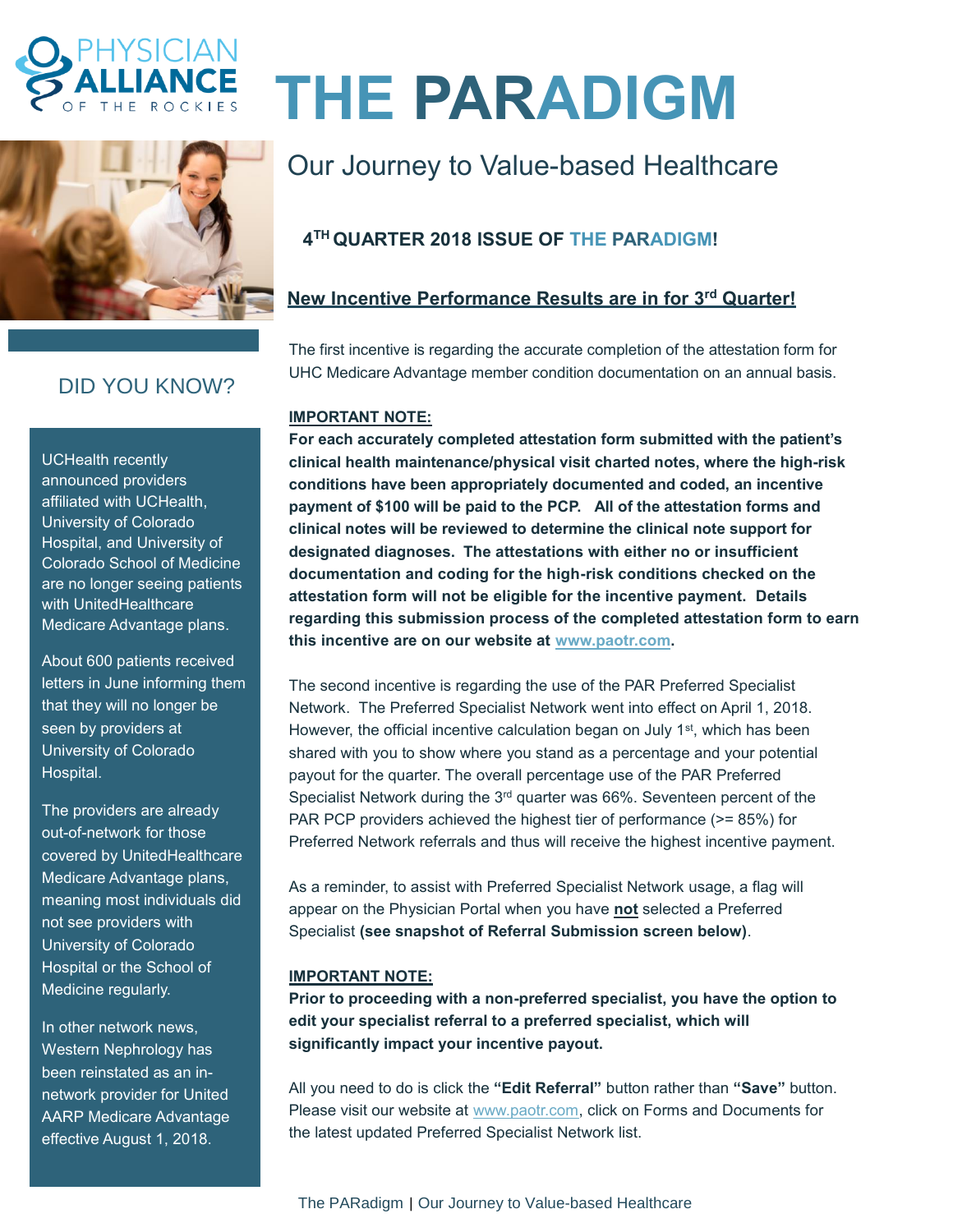PAR calculates the number of preferred specialist referrals as a percentage of total specialist referrals on a quarterly basis. There are three performance tiers for this Preferred Specialist Network incentive and they are as follows:

- ➢ Tier 1: 50-69% preferred specialist use = \$1 PMPM
- ➢ Tier 2: 70-84% preferred specialist use = \$3 PMPM
- $\triangleright$  Tier 3: 85-100% preferred specialist use = \$5 PMPM

|                            | <b>TUTULIAN JUANAJ</b>                                                   |
|----------------------------|--------------------------------------------------------------------------|
| <b>Referral Submission</b> |                                                                          |
|                            |                                                                          |
|                            | PLEASE REVIEW THE FOLLOWING                                              |
|                            | *** WARNING NOT A PREFERRED PROVIDER***<br>е                             |
|                            | REMINDER: ONLY THREE VISITS ARE ALLOWED FOR NON-PREFERRED PROVIDERS<br>۸ |
|                            | Please refer to Preferred Specialists List on Home page for options<br>⊖ |
|                            | <b>Edit Referral</b><br>Save<br>Cancel                                   |
|                            |                                                                          |
|                            |                                                                          |
|                            |                                                                          |

Similar to the Attestation Completion incentive program, this Preferred Specialist Network incentive will be calculated quarterly and will be paid out after each quarter end. We must have a W-9 form on file prior to distributing any incentive fund payment. **Please complete and send us a copy of your W-9 (attached) to ensure timely payment of the incentives.**

#### **PAR IPA Advisory Committee Created**

PAR has created an IPA Advisory Committee that will have its inaugural meeting in October. The initial structure of the Advisory Committee will consist of six members, including three PAR PCPs and three PAR Management. We plan to have quarterly in-person meetings with this committee to discuss how best we can support each PAR practice to achieve the Quadruple Aim:

- Improved patient care quality
- Improved patient experience
- Lower cost of care through appropriate medical care
- Improved physician practice satisfaction

Some of the initial Roles and Responsibilities of the PAR IPA Advisory Committee include, but are not limited to, the following:

- Advise regarding areas of support that PAR IPA can provide to PCP network
- Advise on most effective means of communication to PCPs and most appropriate and effective information to distribute
- Advise and review PCP performance data including:
	- o PCP specialist referral data
	- o Risk Adjustment Factor (RAF)
	- o Coding and quality data (HCC performance)
- Identify provider education topics based upon review of performance data
- Provide input for the review of the PAR Preferred Specialist network, along with PCP requests and geographic coverage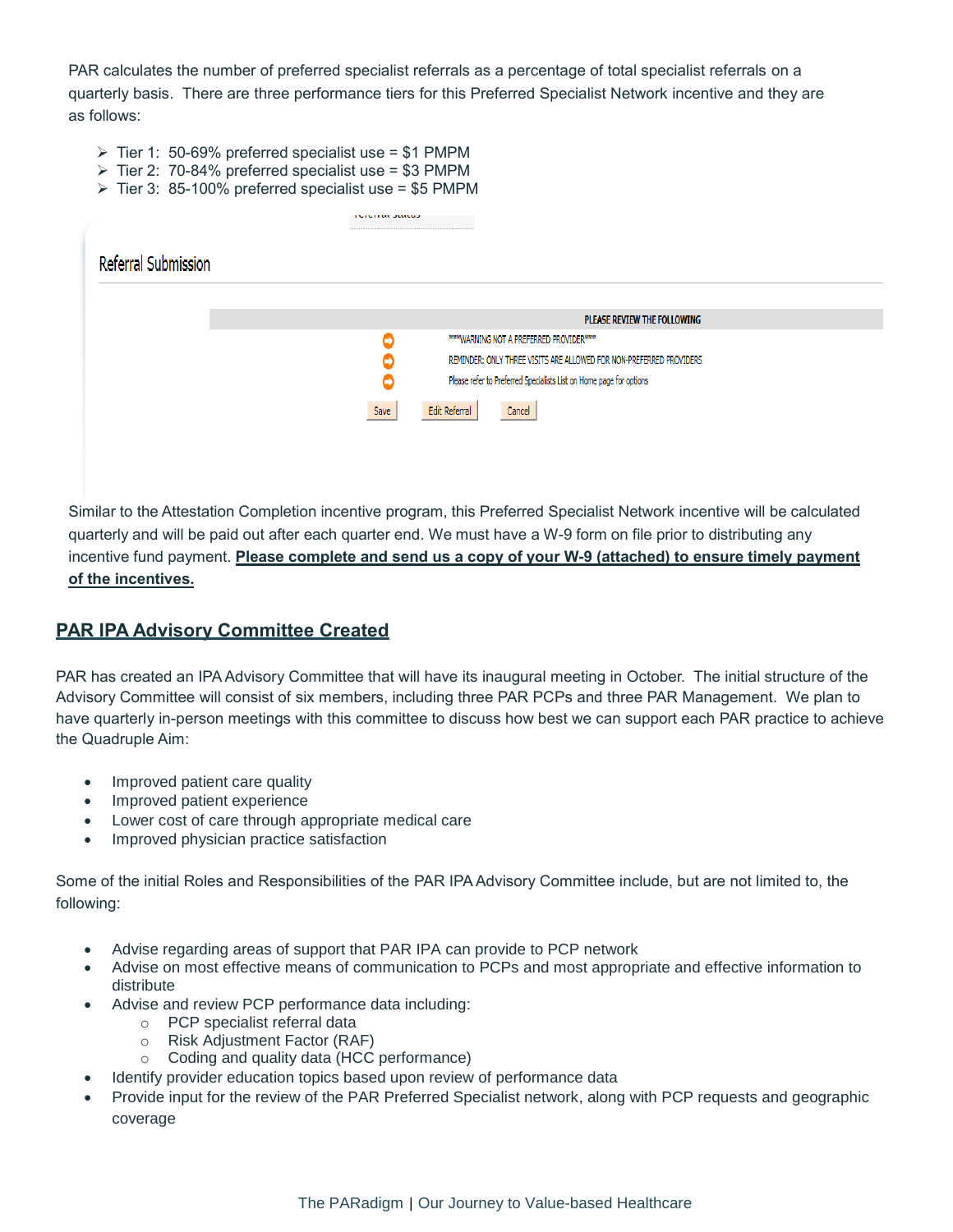#### **Medicare FFS Conversion to Medicare Advantage Planning**

PAR is beginning to assess the opportunity to support the conversion of Medicare fee for service (FFS) members in PAR PCP practices to Medicare Advantage plans. According to an analysis of both the programs from Avalere Health, a [leading](https://www.google.com/url?sa=t&rct=j&q=&esrc=s&source=web&cd=1&ved=2ahUKEwjzppjorf7cAhWJ5IMKHYycDeAQFjAAegQIBRAC&url=http%3A%2F%2Favalere.com%2F&usg=AOvVaw2_x4lZOYIkpAT5P-g5jmrN)  [healthcare consulting firm,](https://www.google.com/url?sa=t&rct=j&q=&esrc=s&source=web&cd=1&ved=2ahUKEwjzppjorf7cAhWJ5IMKHYycDeAQFjAAegQIBRAC&url=http%3A%2F%2Favalere.com%2F&usg=AOvVaw2_x4lZOYIkpAT5P-g5jmrN) the Medicare Advantage (MA) programs have surpassed Medicare fee-for-service (FFS) in developing positive member healthcare outcomes and reducing care costs.

Medicare Advantage beneficiaries had 23 percent fewer inpatient stays and 33 percent fewer emergency room visits than Medicare fee-for-service beneficiaries during 2015. Inpatient spending was 17 percent lower in Medicare Advantage than Medicare fee-for-service (\$2898 in MA versus \$3477 in FFS), and outpatient spending was 5 percent lower in MA.

The analysis found that annual spending per beneficiary on preventive care services was 21 percent higher in Medicare Advantage than Medicare FFS. Medicare Advantage is more likely than FFS to spend on preventive services in order to prevent the development of more costly chronic diseases.

Medicare Advantage also outperformed Medicare fee-for-service when it came to improving healthcare outcomes, even though MA had a greater proportion of high-risk beneficiaries.

This focus of preventive care and interventions, along with Medicare Advantage plans' care coordination efforts, may avert preventable complications, hospitalizations, and emergency care services and result in better health outcomes and lower overall cost to Medicare for the growing population of high-need, high-cost beneficiaries.

For these reasons, we think this will be an important initiative to partner with you in the coming weeks.

PAR has created a template letter specifically to assist with this conversion process and we will provide PAR PCPs with tools and patient communication to facilitate this conversation with the overall goal of even greater positive healthcare outcomes for **all** the Medicare patients in your practice.

#### **Evaluation and Management of Chronic Low Back Pain**

#### **Low Back Pain (LBP)**

LBP is one of the most common conditions in primary care and associated with some of the highest variability in practice patterns. Evidence based medicine has one of its greatest applications in the management of back pain, as most current care patterns are not evidence based. Variability in practice patterns has been associated with poor outcomes and increased cost. This is particularly true when advanced imaging and surgical referrals are made early in the course. That being stated, what would an optimal evidenced base algorithm look like?

#### ➢ **When is early advanced imaging indicated?**

Patients presenting with red flag signs need early imaging. These include:

- **Acute onset of bilateral sciatica**
- **Acute foot drop**
- **Sensory level on the trunk/saddle anesthesia**
- **Bowel/bladder incontinence/retention**
- **Fever**
- **Recent diagnosis of malignancy or infection**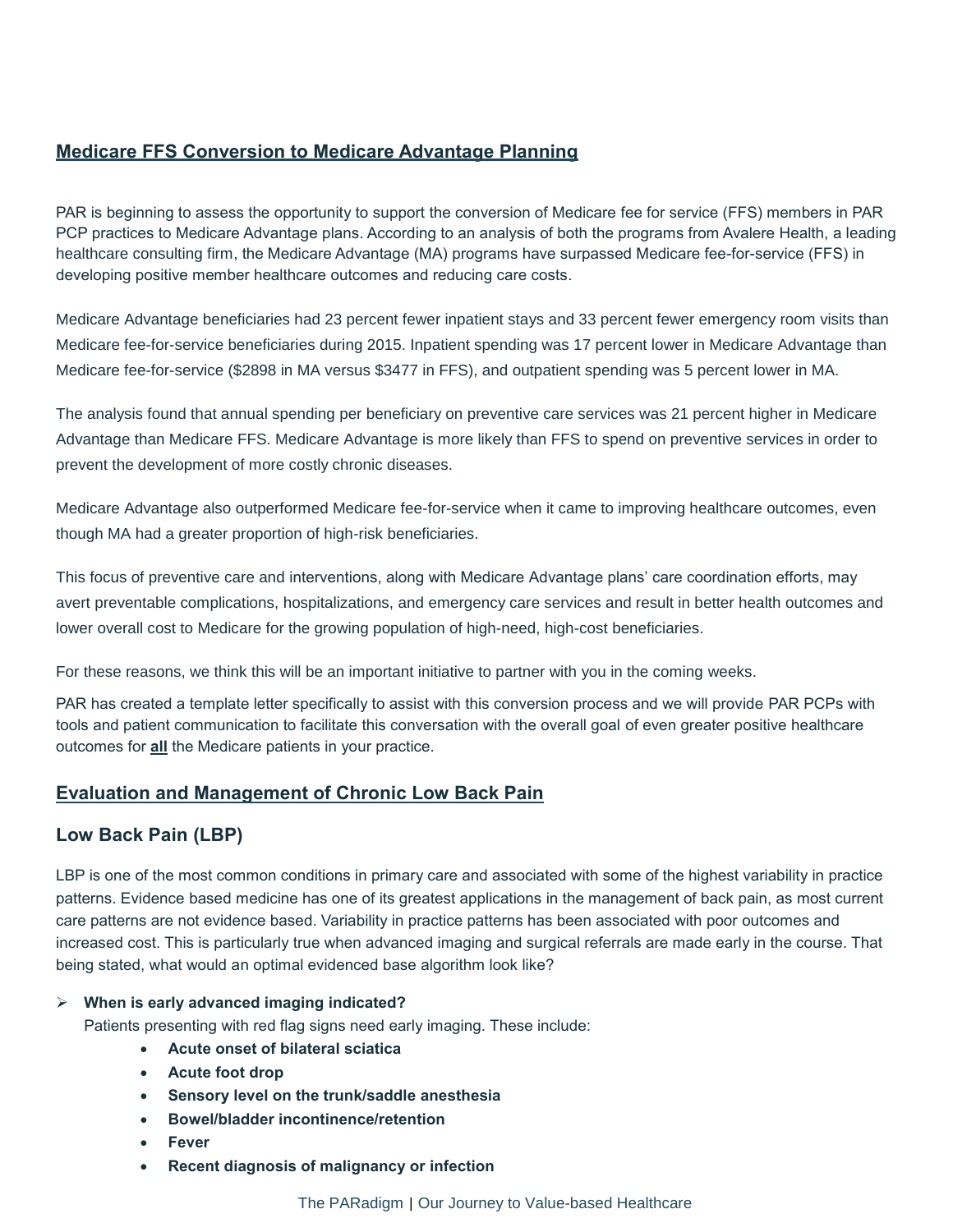Also, early plain films are indicated for suspected osteoporotic or traumatic fracture. In the absence of the above clinical findings, early imaging is not indicated.

#### ➢ **Are the imaging guidelines different for elderly patients?**

Several guidelines use advanced age as one of the red flag indicators for imaging, without an evidence base of support. A report in JAMA (3/17/2015) looked at over 5,000 patients who presented with axial lower back pain along with a group of matched controls to see if outcomes one year later were affected by early imaging. Clinical outcomes were identical, and as expected cost and procedures were higher in the early imaging group with an average increased cost of \$1500 per patient over the first year. A cited concern in older patients is malignancy. There was only one found in the entire imaging group and it was an abdominal lymphoma found on MRI that had nothing to do with the patients' back pain. Only 2% of patients in the early imaging group had fractures and none had infection. Patients without the above red flag signs do not require early imaging prior to conservative therapy irrespective of their age.

#### ➢ **Which early therapies are effective?**

- **Medication** NSAID's and opioids are effective for short term use of acute LBP. Gabapentinoids have recently shown to be no better than placebo for acute and chronic sciatica and are associated with significantly more side effects. They are likely vastly over prescribed by primary care and specialists alike. There are only limited data on the use of oral steroids for acute sciatica however they are usually well tolerated and may be effective. There are limited data on the use of duloxetine and topiramate for short- and long-term pain relief. Additionally, muscle relaxants have a high frequency of side effects and very limited data to support any meaningful benefit. Acetaminophen, lidocaine patches and TCA's are no better than placebo.
- **Manipulative therapies** There are data to support physical therapy and non-high velocity chiropractic manipulation in acute low back pain. PT is more cost effective than chiropractic. Transition to core strengthening programs is effective for chronic low back pain.

Early therapy therefore consists of combinations of the above modalities, transitioning to core strengthening, without imaging.

#### ➢ **What are the next steps when conservative therapy fails?**

These patients can largely be grouped into those with acute refractory sciatica due to disk herniation and those with chronic axial pain with or without radiculopathy due to degenerative disease including DJD with spinal and foraminal stenosis and spondylolisthesis.

**Failure of initial conservative therapy for sciatica** – 75% of patients are healed by 12 weeks. When looked at one year after presentation, conservative therapy and surgery are equally effective for acute sciatica. However, if patients are disabled by pain and/or weakness and not improved by 12 weeks, surgery may be indicated to achieve a more rapid return to function. ESI may have a benefit in temporary pain relief for acute disk herniation, thus allowing conservative therapy to become effective. MRI is therefore indicated at 12 weeks in patients who do not improve, to evaluate whether they are candidates for ESI or referral to spine surgery.

Chronic degenerative lumbar disease, foraminal stenosis, spinal stenosis, and spondylolisthesis – This is by far our most problematic group. This is also where we see the greatest variability in care patterns. Evidenced based interventions include:

- **The core principles of managing chronic LBP include structured physical education programs and cognitive behavioral treatment.**
- **There are not strong data for the use of drugs for chronic LBP. Medications which may be of benefit include NSAID's, topiramate and duloxetine. Opioids have not been shown to improve outcomes in chronic LBP and should not be routinely used.**
- **Well done placebo-based trials have not demonstrated benefit to ESI or facet injections for chronic LBP.**
- **Well done trials have not shown a benefit to TENS for chronic LBP.**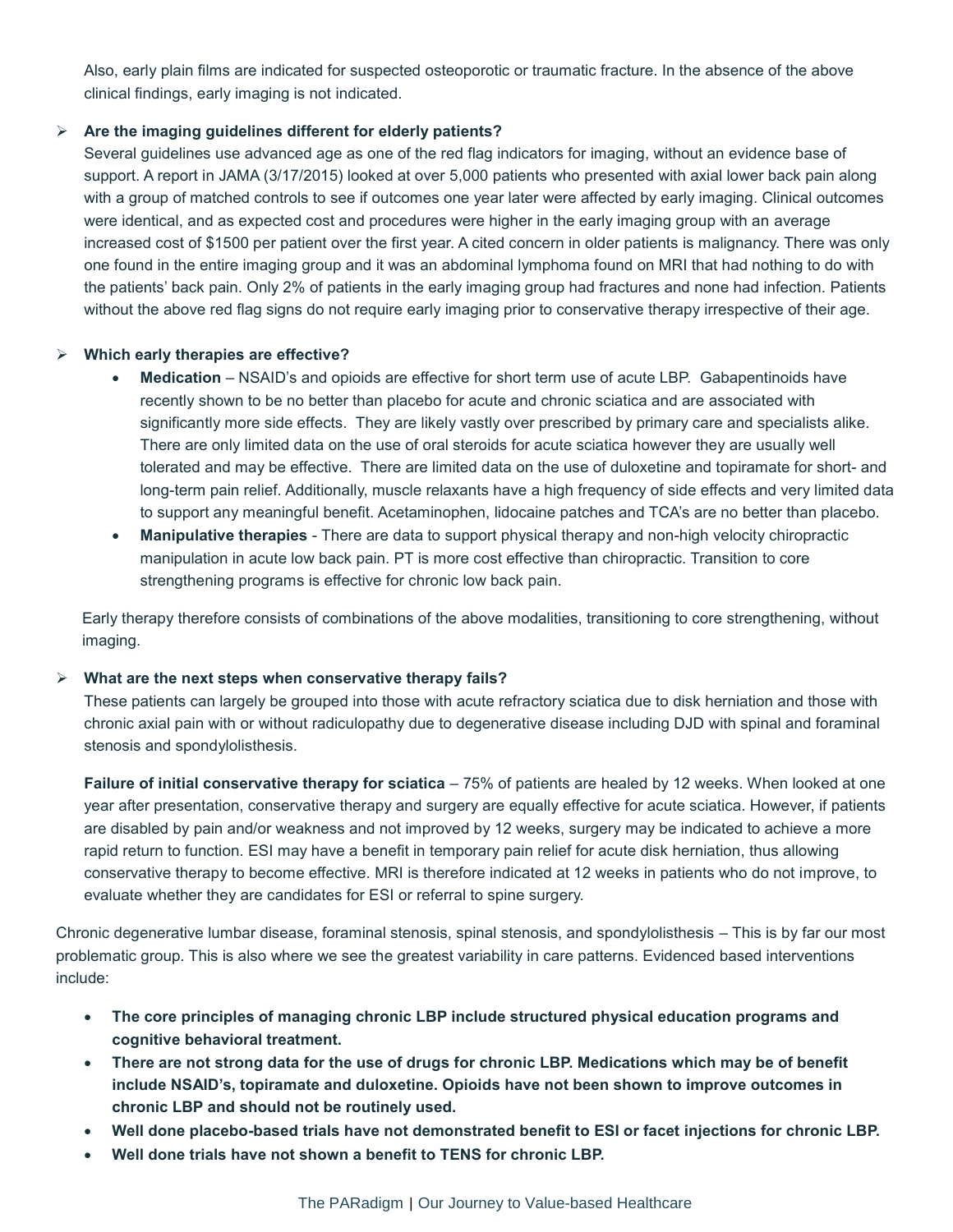Surgical benefit in chronic LBP is primarily seen in the subset of patients with severe spinal stenosis who have pseudoclaudication or severe radiculopathy that has failed conservative therapy.

In conclusion - Examining the above data, it becomes clear that the **initial referral** for virtually all patients with chronic LBP who have failed initial conservative therapy should be **to one of our chosen physiatrists**. Although some of our patients are already entrenched in the **chronic injection model**, we should be careful not to continue to refer patients to practitioners relying on this model and **try and transition these patients to a noninvasive approach** whenever possible. Many providers continue to refer early to spine surgery. If a patient with chronic LBP clearly meets surgical criteria based on severe symptomatic spinal stenosis, surgical referral is appropriate. However, since these patients do not require surgery on an urgent basis, physiatry referral is a clinically sound initial approach. Our physiatrists can help us choose patients who have the highest probability of surgical benefit. We have carefully chosen and worked with the PAR physiatry panel to assure our patients will receive optimal evidenced based care. An evidenced based algorithm for the evaluation of chronic LBP is attached.

#### **RAF Education/Coding Tip**

#### **SECONDARY HYPERPARATHYROIDISM OF RENAL ORIGIN**

Patients with chronic kidney disease have multiple metabolic/electrolyte abnormalities that worsen over time. Beginning as early as CKD stage 3 (GFR< 60) abnormalities of calcium, phosphorus, vitamin D, and parathyroid hormone develop. Without checking proper laboratory values, the clinician will miss an opportunity to reduce the development of metabolic bone disease (CKD-MBD) and catch a common risk adjusting (RAF) condition. Secondary hyperparathyroidism is the rise of parathyroid hormone in a response to decreased calcium serum, phosphate retention, and reduced vitamin D levels.

For all patients with CKD (3 and higher) it is recommended to check calcium, phosphate, vitamin D 25(OH), and parathyroid hormone at least yearly. Phosphate elevations should be managed first with dietary changes and appropriate phosphate binders as required. More commonly you will see elevations in PTH and associated vitamin D deficiency (<30 ng/mL) which can be successfully corrected with supplementation of vitamin D2 (ergocalciferol 50,000 units weekly for 8 weeks and then monthly for the next 4). This can be followed by OTC vitamin D3 1000-2000 units daily thereafter. Vitamin D levels should be maintained >30 ng/mL.

**The HCC/RAF code of secondary hyperparathyroidism of renal origin can be utilized for these patients moving forward even after PTH levels return to normal.** PTH goals for CKD3 range from 70-110. Activated vitamin D

(calcitriol) can be considered for progressive rise in PTH levels (usually > 150-200) and require close attention to calcium and phosphorus levels at a more regular follow up period. An evidenced based algorithm for the evaluation of secondary hyperparathyroidism of renal origin is attached.

Thank you for your time and let us know if you have any questions or comments about the information provided.

Warm regards,

Scott Clemens, M.D. Glenn Kjosen, MBA Medical Director

Internal Medicine Vice President and Executive Director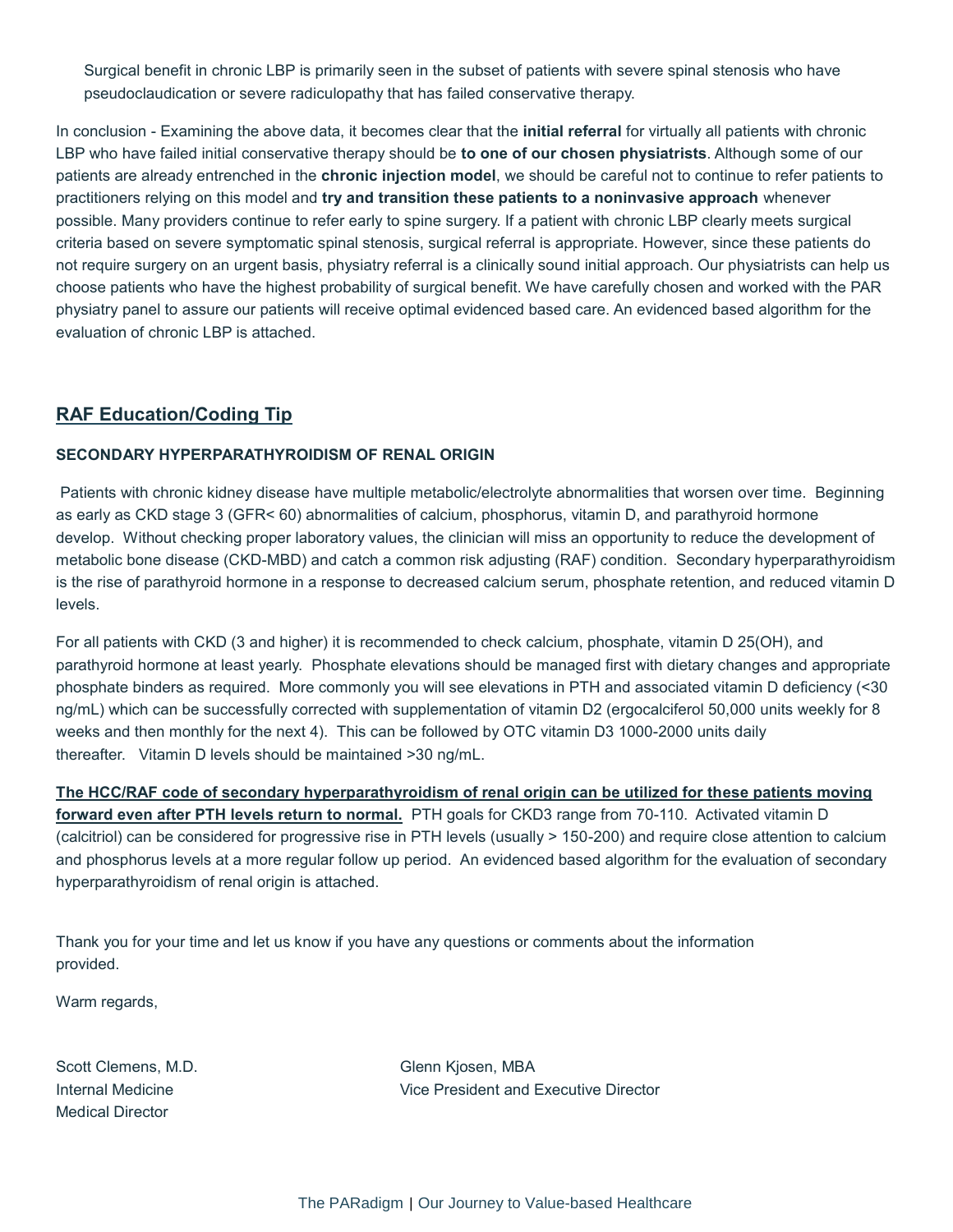

## **CHRONIC LOW BACK PAIN ALGORITHM**